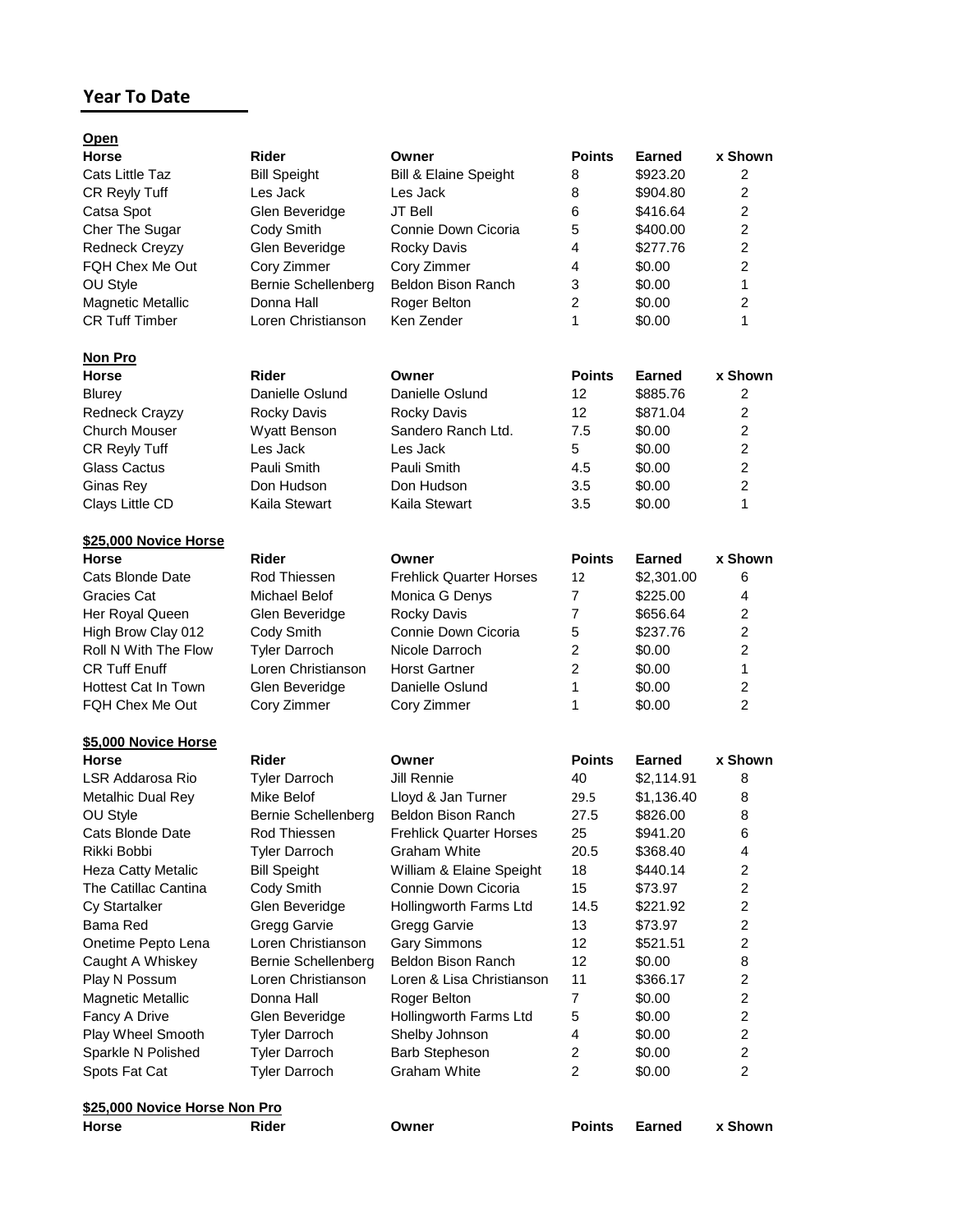| Imadazzlintaz          | Erin Van Haastert     | Erin Van Haastert        | 29.5 | \$1,043.24 | 10             |
|------------------------|-----------------------|--------------------------|------|------------|----------------|
| O Gracious Me          | Grant Aykroyd         | Grant & Gale Aykroyd     | 19   | \$659.47   | 4              |
| Cats Farrari           | <b>Wyatt Benson</b>   | Sandero Ranch Ltd.       | 16   | \$521.40   | 2              |
| Cats Little Taz        | <b>Elaine Speight</b> | William & Elaine Speight | 15   | \$486.92   | 2              |
| This Cats An Angel     | Natasha Belof         | Natasha Belof            | 13   | \$270.00   | 4              |
| Hala Cat               | Doreen Ruggles        | Doreen Ruggles           | 11   | \$69.07    | 2              |
| <b>BSF Short Curls</b> | Tonya Loewen          | Tonya Loewen             | 10   | \$216.00   | 2              |
| <b>Nitarey Cine</b>    | Rocky Davis           | Rocky Davis              | 9.5  | \$96.24    | 2              |
| An Anna Mate           | Matt Anderson         | Matt Anderson            | 8    | \$69.07    | 2              |
| <b>CR Tuff Timber</b>  | Ken Zender            | Ken Zender               | 7    | \$0.00     | 2              |
| Church Mouser          | Juli Ann Moore        | Sandero Ranch Ltd.       | 7    | \$324.00   | $\overline{2}$ |
| Lil Driver             | Gale Aykroyd          | Grant & Gale Aykroyd     | 5    | \$407.00   | 2              |
| FQH Chex Me Out        | Cory Zimmer           | Cory Zimmer              | 4.5  | \$0.00     | 2              |
| Shiny Pink Catdy       | Mari Beatty           | Mari Beatty              | 4.5  | \$90.00    | $\overline{2}$ |
| Super Sarahs Boon      | Welland Muri          | Welland Muri             | 4    | \$347.20   | 4              |
| Bet Hesa Lena          | Kaila Stewart         | Kaila Stewart            | 4    | \$520.80   |                |
| Glass Cactus           | Thomas Thorlakson.    | Thomas Thorlakson        | 4    | \$500.00   | 2              |
| <b>STS Red Firecat</b> | <b>Erin Sawley</b>    | Shane & Erin Sawley      | 2    | \$0.00     | 2              |

## **\$5,000 Novice Horse Non Pro**

| Horse                   | <b>Rider</b>        | Owner                       | <b>Points</b> | Earned     | x Shown        |
|-------------------------|---------------------|-----------------------------|---------------|------------|----------------|
| RH Purrolator Cat       | Sandy Reid          | Sandy Reid                  | 39            | \$1,770.56 | 4              |
| Bet Hesa Lena           | Kaila Stewart       | Kaila Stewart               | 30.5          | \$982.34   | 3              |
| <b>BSF Short Curls</b>  | Tonya Loewen        | Tonya Loewen                | 29.5          | \$761.64   | 4              |
| CR Reyly Tuff           | Les Jack            | Les Jack                    | 26.5          | \$369.40   | 3              |
| Holliwood               | Matt Anderson       | Matt Anderson               | 25.5          | \$332.46   | 2              |
| Hughes Hefner           | Vaughn Hanson       | Vaughn Hanson               | 21.5          | \$184.70   | 2              |
| It's Not A Swoosh       | Danielle Oslund     | Danielle Oslund             | 21            | \$221.64   | 2              |
| RH Metallic Ice         | Sandy Reid          | <b>Reid Equity Ventures</b> | 18.5          | \$332.46   | 4              |
| RH Pepto Driven         | Colleen Pearse      | Colleen Pearse              | 14.5          | \$0.00     | $\overline{2}$ |
| MPQH Mastersons Cat     | <b>Barry Lerner</b> | <b>Barry Lerner</b>         | 13            | \$0.00     | $\overline{2}$ |
| Smart In Chanel         | <b>Wyatt Benson</b> | Sandero Ranch Ltd.          | 11            | \$0.00     | $\overline{4}$ |
| STS Red Firecat         | Erin Sawley         | Erin Sawley                 | 10            | \$0.00     | 2              |
| Her Royal Queen         | Rocky Davis         | Rocky Davis                 | 8             | \$0.00     | 2              |
| Lil Driver              | Gale Aykroyd        | Grant & Gale Aykroyd        | 6.5           | \$0.00     | 2              |
| Cats Farrari            | Wyatt Benson        | Albert Benson               | 4             | \$0.00     | 2              |
| This Cats An Angel      | Natasha Belof       | Natasha Belof               | 4             | \$0.00     | 2              |
| One Stylish Royal       | <b>Welland Muri</b> | Welland Muri                | 2             | \$0.00     | $\mathcal{P}$  |
| WS Steady Tinker        | Bob Williamson      | Bob & Maureen Williamson    | 0             | \$0.00     | 2              |
| <u>\$50,000 Amateur</u> |                     |                             |               |            |                |

| <b>Horse</b>              | Rider             | Owner                 | <b>Points</b> | Earned     | x Shown        |
|---------------------------|-------------------|-----------------------|---------------|------------|----------------|
| FOH Chex Me Out           | Cory Zimmer       | Cory Zimmer           | 37.5          | \$1,432.32 | 8              |
| Shiny Pink Catdy          | Mari Beatty       | Mari Beatty           | 30            | \$931.60   | 8              |
| <b>Catty Midget</b>       | Rebecca Gervin    | Rebecca Gervin        | 24.5          | \$242.88   | 4              |
| Tazalittle                | Carol Bailey      | Carol Bailey          | 20            | \$316.48   | 4              |
| RH Pepto Driven           | Colleen Pearse    | <b>Colleen Pearse</b> | 17.5          | \$419.52   | 2              |
| Ettaful                   | Lisa Eaton        | Lisa Eaton            | 14            | \$637.60   | 4              |
| Cash Cat Merada           | Erin Van Haastert | Erin Van Haastert     | 12.5          | \$120.00   | 6              |
| The Big Eazy              | Gary Simmons      | <b>Gary Simmons</b>   | 12            | \$73.60    | $\overline{2}$ |
| One Cuttin Cat            | Scott Brady       | Scott Brady           | 8.5           | \$0.00     | $\overline{2}$ |
| <b>CR Tuff Lightsabre</b> | Ken Zender        | Ken Zender            | 8             | \$0.00     | 2              |
| <b>Just Sophisticated</b> | Kim Brady         | Kim Brady             | 8             | \$0.00     | 4              |
| Hughes Hefner             | Vaughn Hanson     | Vaughn Hanson         | 5.5           | \$0.00     | 2              |
| \$35,000 Limit Non Pro    |                   |                       |               |            |                |
| <b>Horse</b>              | <b>Rider</b>      | Owner                 | <b>Points</b> | Earned     | x Shown        |
| Miss Playin RG            | Cali Brandt       | Jody & Jewel Volts    | 5             | \$220.80   | 2              |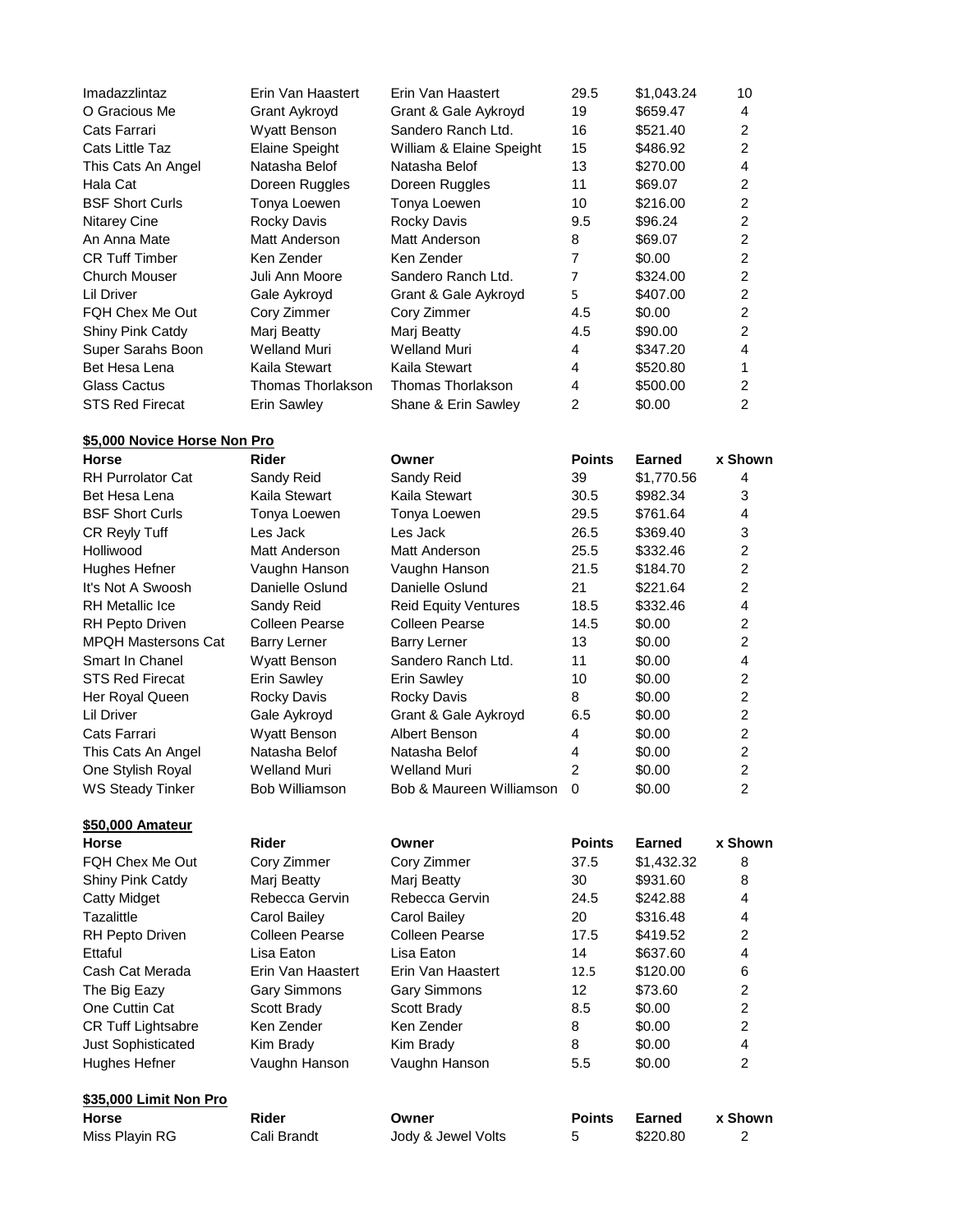| The Big Eazy  | Gary Simmons         | Gary Simmons         | \$220.80 |  |
|---------------|----------------------|----------------------|----------|--|
| CR Tuff Enuff | <b>Horst Gartner</b> | <b>Horst Gartner</b> |          |  |

**\$15,000 Limit Amateur**

| Horse                      | Rider                                  | Owner                    | <b>Points</b>  | <b>Earned</b> | x Shown                 |
|----------------------------|----------------------------------------|--------------------------|----------------|---------------|-------------------------|
| Shiny Pink Catdy           | Marj Beatty                            | Marj Beatty              | 48             | \$1,386.93    | 10                      |
| Paparazzi Red              | <b>Heather Hudak</b>                   | <b>Heather Hudak</b>     | 42             | \$969.89      | 10                      |
| Jackie Be Smart            | Robin Armbruster                       | Robin Armbruster         | 38.5           | \$995.51      | 8                       |
| Rowdy Burns                | <b>Erin Sawley</b>                     | <b>Erin Sawley</b>       | 28.5           | \$423.60      | 6                       |
| <b>MPQH Mastersons Cat</b> | <b>Barry Lerner</b>                    | <b>Barry Lerner</b>      | 24.5           | \$267.17      | $\overline{4}$          |
| The Longhorn Look          | Wayne Tribe                            | Wayne Tribe              | 19             | \$432.40      | 3                       |
| Prada Pepto                | Jason Swan                             | Jason Swan               | 15.5           | \$184.00      | 4                       |
| Lena Raye                  | Rayel Kaczmar                          | Shar Kaczmar             | 14             | \$207.00      | 5                       |
| Docs Shakin Date           | Robin Hay                              | Robin Hay                | 13             | \$0.00        | $\overline{2}$          |
| Cash Cat Merada            | Erin Van Haastert                      | Erin Van Haastert        | 11.5           | \$0.00        | $\overline{4}$          |
| <b>Catty Midget</b>        | Rebecca Gervin                         | Rebecca Gervin           | 11.5           | \$218.59      | $\overline{\mathbf{4}}$ |
| <b>Highbrow Superchic</b>  | Joel Knight                            | Tanya Knight             | 11             | \$161.92      | $\overline{c}$          |
| Lena Raye                  | Shar Kaczmar                           | Shar Kaczmar             | 5              | \$150.00      | $\overline{2}$          |
| <b>WS Steady Tinker</b>    | <b>Bob Williamson</b>                  | Bob & Maureen Williamson | $\mathbf{1}$   | \$0.00        | $\overline{c}$          |
| Just Sophisicated          | Kim Brady                              | Kim Brady                | 0              | \$0.00        | 1                       |
| <u>\$2,000 Limit Rider</u> |                                        |                          |                |               |                         |
| Horse                      | <b>Rider</b>                           | Owner                    | <b>Points</b>  | <b>Earned</b> | x Shown                 |
| Play Wheel Smooth          | Shelby Johnson                         | Shelby Johnson           | 31             | \$505.60      | 6                       |
| SDP I Got It Sue           | <b>Heather Rintoul</b>                 | <b>Heather Rintoul</b>   | 28.5           | \$510.40      | 8                       |
| Lena Raye                  | Shar Kaczmar                           | Shar Kaczmar             | 28             | \$985.80      | 8                       |
| All About Paris            | Gregg Garvie                           | Kim Moore                | 20             | \$691.84      | $\overline{2}$          |
| Sabreplayinsilvena         | <b>Brian Omiecinski</b>                | Robin Armbruster         | 16             | \$0.00        | 4                       |
| Prada Pepto                | Jason Swan                             | Jason Swan               | 15             | \$662.40      | $\overline{4}$          |
| <b>Badgers Bad Apple</b>   | Rea Chapman                            | Rea Chapman              | 14             | \$147.20      | $\overline{c}$          |
| LSR Addarosa Rio           | <b>Jill Rennie</b>                     | <b>Jill Rennie</b>       | 13             | \$242.88      | $\overline{2}$          |
| Olena Classified           | <b>Billy West</b>                      | <b>Billy West</b>        | 12             | \$531.00      | $\overline{4}$          |
| Sweet Pepto Again          | Greta Wurtz                            | Greta Wurtz              | 11             | \$242.88      | $\overline{2}$          |
| Nitarey Cine               | <b>Heather Davis</b>                   | Rocky Davis              | 9              | \$0.00        | $\overline{2}$          |
| <b>CRT Perfecta Pepto</b>  | <b>Brett Mitchell</b>                  | <b>Brett Mitchell</b>    | 5              | \$0.00        | $\overline{2}$          |
| <b>Brown Sugarr</b>        | Thomas Thorlakson                      | Thomas Thorlakson        | 3.5            | \$0.00        | $\overline{2}$          |
| <b>Highbrow Superchic</b>  | Joel Knight                            | Tanya Knight             | 3              | \$0.00        | $\overline{2}$          |
| Spots Fat Cat              | Gail McLeod                            | <b>Graham White</b>      | $\overline{c}$ | \$0.00        | $\overline{2}$          |
| Gracies Cat                | Monica Denys                           | Monica Denys             | $\overline{2}$ | \$0.00        | $\overline{2}$          |
| <b>Senior Youth</b>        |                                        |                          |                |               |                         |
| Horse                      | Rider                                  | Owner                    | <b>Points</b>  | Earned        | x Shown                 |
| Jackie Be Smart            | Layden Omiecinski                      | Robin Armbruster         | 33.5           | \$362.48      | 8                       |
| Sweet Koko Cat             | Emma Stafford                          | Emma Stafford            | 14             | \$125.00      | 4                       |
| Clays Little CD            | Chase Pallesen                         | Kaila Stewart            | 13             | \$114.08      | 4                       |
| Sabreplayinsilvena         | McKenna Omiecinski Robin Armbruster    |                          | 8              | \$36.80       | 4                       |
| April Reys                 | Coy Gervin                             | Rebecca Gervin           | 3              | \$0.00        | $\overline{2}$          |
| <u> Junior Youth</u>       |                                        |                          |                |               |                         |
| Horse                      | Rider                                  | Owner                    | <b>Points</b>  | <b>Earned</b> | x Shown                 |
| Cash Cat Merada            | Avalene Van Haastert Erin Van Haastert |                          | 39.5           | \$376.40      | 10                      |
| Imadazzlintaz              | Austyn Schapansky                      | Erin Van Haastert        | 34             | \$232.84      | 10                      |
| STS Red Firecat            | <b>Tori Sawley</b>                     | <b>Erin Sawley</b>       | 17             | \$70.00       | 6                       |
| TS Cupids Boonsmal         | Vidalia Van Haastert                   | Mark & Erin Van Haastert | 15             | \$0.00        | 10                      |
| Smart Dixie Kit            | Brooklyn Beveridge                     | Danielle Oslund          | 11             | \$138.00      | $\overline{2}$          |
| Sweet Pepto Again          | Greta Wurtz                            | Greta Wurtz              | 11             | \$138.00      | 2                       |
| The Longhorn Look          | <b>Ainsley Mills</b>                   | Wayne Tribe              | 1              | \$0.00        | 1                       |